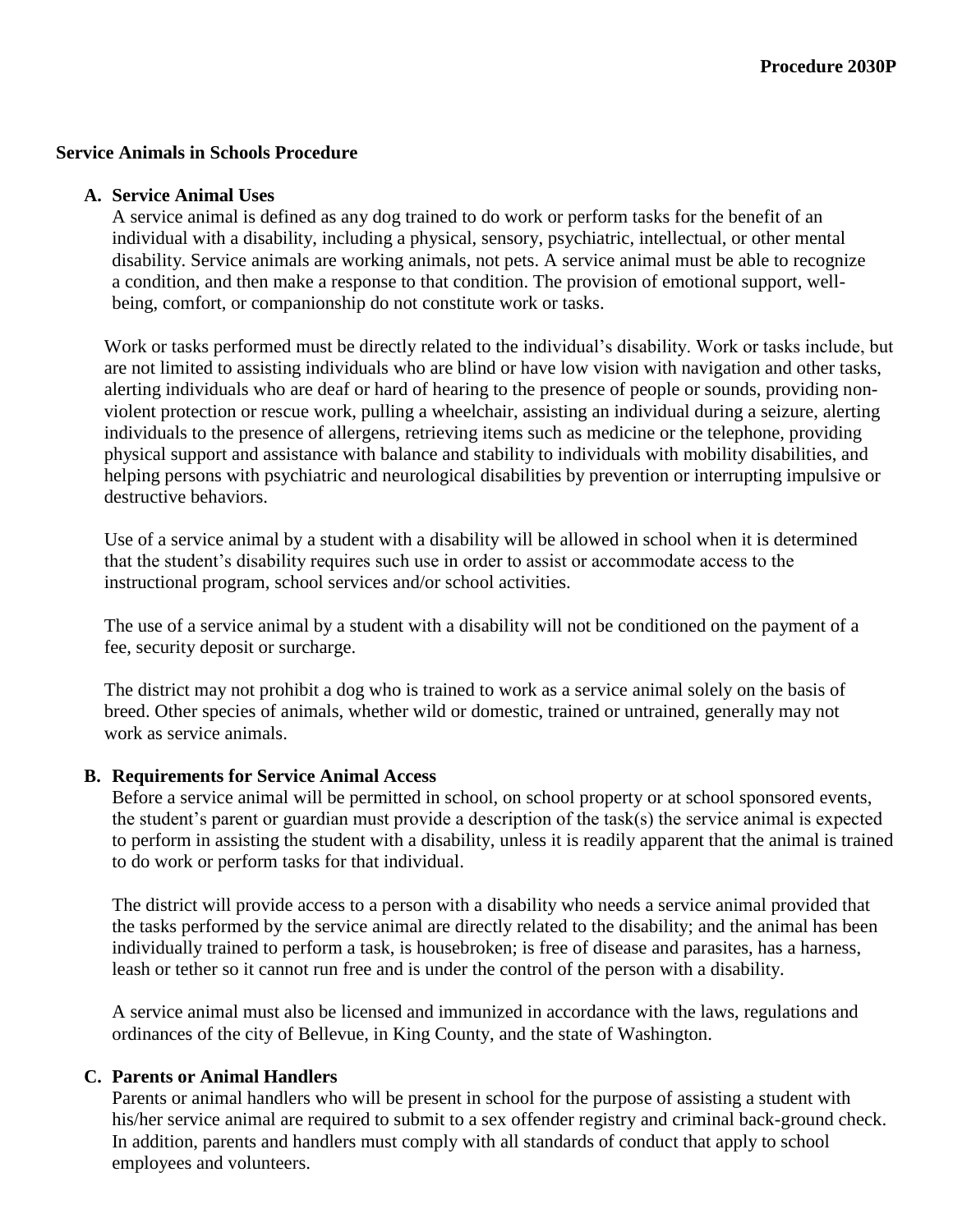# **D. Removal or Exclusion of a Service Animal from School or School Property**

The building principal or district administrator may request an individual with a disability to remove a service animal from school, a school sponsored activity or school property if the animal is out of control and the animal's handler does not take effective action to control the animal. Examples of the animal being out of control include, but are not limited to the following:

- 1. The presence of the animal poses a direct threat to the health and/or safety of others;
- 2. The animal fundamentally alters the instruction program, school activities or student learning.

3. The animal fails to consistently perform the function(s)/service(s) to assist or accommodate the individual with the disability;

- 4. The animal is ill; or
- 5. The animal is not housebroken.

If the district excludes a service animal, it will provide the individual with a disability the opportunity to participate in the service, program or activity without having the service animal on the premises.

## **E. Service Animals at School-Sponsored Events**

Individuals with disabilities may be accompanied by their service animals to events or activities open to the public that are held in schools or on school property.

## **F. Responsibility/Liability**

- 1. Neither the district, nor its employees, are responsible for the cost, care or supervision of the service animal. Please refer to [Policies 2161, Education of Students with Disabilities,](http://www.boarddocs.com/wa/wssda/Board.nsf/goto?open&id=8U6P956282CA) and [2162,](http://www.boarddocs.com/wa/wssda/Board.nsf/goto?open&id=8U6P9J629520) [Education of Students with Disabilities Under Section 504,](http://www.boarddocs.com/wa/wssda/Board.nsf/goto?open&id=8U6P9J629520) for responsibility for related services);
- 2. A service animal must be under the control of its handler. A service animal must also have a harness, leash or other tether, unless either the handler is unable because of a disability to use a harness, leash or other tether, or the use of the harness, leash or other tether would interfere with the service animal's safe, effective performance of work or tasks, in which case the service animal must be otherwise under the handler's control (*e.g., voice control, signals or other effective means*); and
- 3. The owner/handler of the service animal is responsible for any and all damage caused by the service animal at school, on school premises or at school activities.

# **G. Appeals**

A parent or guardian of a student with a disability whose service animal has been excluded or removed may appeal the decision using the process identified in Board Policy 4220 and Procedure 4220P (Complaints Concerning Programs and Staff)

# **H. Resources**

1. Superintendent of Public Instruction Equity and Civil Rights Office P.O. Box 47200 Olympia, WA 98504-7200 360.725.6162